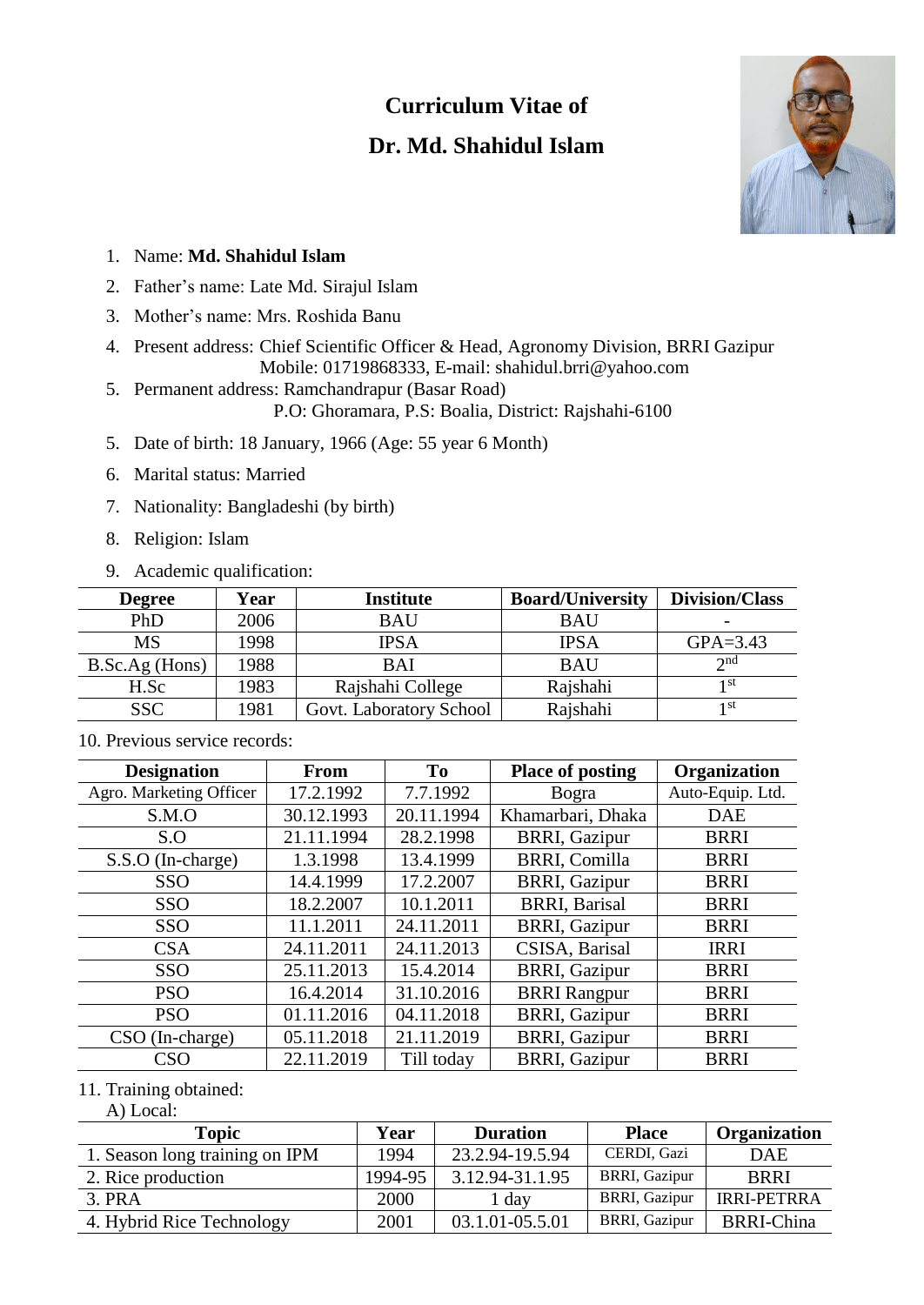| 5. Seed Technology                                                   | 2007 |              | 23.9.07-19.12.07   |                                    | <b>BSMRAU</b>               |               |                        | <b>MOA</b>     |
|----------------------------------------------------------------------|------|--------------|--------------------|------------------------------------|-----------------------------|---------------|------------------------|----------------|
| 6. Data management & Report Writing                                  | 2011 |              | December, 2011     |                                    | <b>BRACLC</b>               |               |                        | <b>IRRI</b>    |
| 7. Project management                                                | 2012 |              | March, 2012        |                                    | <b>BRACLC</b>               |               |                        | <b>IRRI</b>    |
| 2012<br>8. Project management                                        |      |              | 13.5.12-17.5.12    |                                    | <b>ICDDRB</b>               |               |                        | <b>IRRI</b>    |
| 2013<br>9. Disaster Management and                                   |      |              | 2-4 December 2013  |                                    | Dept.                       |               |                        | Ministry of    |
| writing project proposal                                             |      |              |                    |                                    | Environment                 |               |                        | Environment    |
| 2015<br>10. Project management                                       |      |              | 28-30 June         |                                    | <b>EIB</b>                  |               |                        | IAPP, MoA      |
| 11. Fertilizer Recommendation Guide                                  | 2017 |              | June               |                                    | <b>BARC</b>                 |               |                        | <b>BARC</b>    |
| 12. Capacity Development for Advanced                                | 2018 |              | 25.4.2018-         |                                    | <b>BRAC-</b>                |               |                        | KGF, BARC      |
| Agri. Research Methodology and                                       |      |              | 29.4.2018          |                                    | CDM, Savar                  |               |                        |                |
| <b>Scientific Report Writing</b>                                     |      |              |                    |                                    |                             |               |                        |                |
| 13. Administration and financial                                     | 2019 |              | 6.11.19-19.11.2019 |                                    | <b>BARD</b>                 |               |                        | NATP, BARC     |
| management                                                           |      |              |                    |                                    |                             |               |                        |                |
| B) Overseas:                                                         |      |              |                    |                                    |                             |               |                        |                |
| <b>Topic</b><br>1. Rice Seed Health                                  |      | Year<br>1999 |                    | <b>Duration</b><br>30.8.99-8.10.99 | <b>Place</b><br><b>IRRI</b> |               |                        | Country        |
|                                                                      |      |              |                    |                                    |                             |               |                        | Philippines    |
| 2. Soil and Rice Root Health                                         |      | 2006         |                    | 25.9.06                            | <b>IRRI</b>                 |               |                        | Philippines    |
| 3. Rice Based Farming Systems                                        |      | 2012         |                    | 10-14 September                    | Kathmandu                   |               |                        | Nepal          |
| 12. Participants in Workshop/Seminar/Meeting:                        |      |              |                    |                                    |                             |               |                        |                |
| <b>Title</b>                                                         |      |              | <b>Duration</b>    | <b>Venue</b>                       |                             |               | <b>Sponsor</b>         | <b>Remarks</b> |
| Cropping with climate change impact                                  |      |              | 21-22 June,        | Washington                         |                             |               | <b>USAID</b>           | International  |
| on Agriculture through Research and                                  |      |              | 2011               | Hotel, Dhaka                       |                             |               |                        |                |
| Extension                                                            |      |              |                    |                                    |                             |               |                        |                |
| Costing and Planning Agriculture's                                   |      |              | 16.5.2011          | Bengal Inn                         |                             |               | <b>DFID</b>            |                |
| <b>Adaptation to Climate Change</b>                                  |      |              |                    | Hotel, Dhaka                       |                             |               | <b>BCAS</b>            |                |
| <b>Research and Extension Workshop</b>                               |      |              | 24-25 May 09       | RARS, BARI                         |                             | <b>BARI</b>   |                        | 2007 & 2008    |
| Long Term Development Perspective                                    |      | 29.03.09     |                    | Circuit House,                     |                             |               | Planning<br>Commission |                |
| Plan in Bangladesh<br>21 <sup>st</sup> Bangladesh Science Conference |      |              | 18-20.2.09         | <b>Barisal</b><br><b>BARI</b>      |                             | <b>BARI-</b>  |                        |                |
|                                                                      |      |              |                    |                                    |                             | <b>BSMRAU</b> |                        |                |
| <b>Weed Science Society Conference</b>                               |      |              | 8.11.08            | <b>BARC</b>                        |                             |               | <b>ACI</b>             |                |
| National Workshop on Assessment of                                   |      |              | 22.05.08           | Shilpakola                         |                             |               | <b>BARC</b>            | National       |
| Fallow lands & Crop Production Plan of                               |      |              |                    | Academy,                           |                             |               |                        |                |
| Southern Area                                                        |      |              |                    | Patuakhali                         |                             |               |                        |                |
| Water Saving Technology in South Asia                                |      |              | 3-5.4.07           | RDA, Bogra                         |                             | <b>IRRI</b>   |                        | International  |
| Communication Development in                                         |      |              | 12-13.3.07         | DAE, Barisal                       |                             |               | GOB                    |                |
| Agricultural: Role of Mass media                                     |      |              |                    |                                    |                             |               |                        |                |
| Water Saving Technology in South Asia                                |      |              | 26-27.9.06         | <b>IRRI</b>                        |                             |               | <b>IRRI</b>            | International  |
| <b>STRASA</b>                                                        |      |              | 20-23.5.2014       | <b>NASC Complex</b>                |                             |               | <b>IRRI</b>            | International  |
|                                                                      |      |              |                    | New Delhi                          |                             |               |                        |                |
| <b>CURE</b>                                                          |      |              | 19-22.5.2015       | DAR, Myanmar                       |                             |               | <b>IRRI</b>            | International  |

13. Scientific Publications: (List enclosed: *Encloser 1a*)

A). In Bangladesh: 30 (as main author: 20, as co-author: 10)

B). Overseas: 2 (as main author)

- 14. Popular Article Publications: 10
- 15. Research Experience

a. Research: (List of research program/project developed, research program/ project executed as Program Leader/ Project Investigator/Co- Investigator/Team Member\*) *Encloser 2*

b.

| Number of research | Number of research | Number of research | Number of research projects |
|--------------------|--------------------|--------------------|-----------------------------|
| programs developed | programs executed  | projects developed | executed                    |
| 20                 |                    |                    |                             |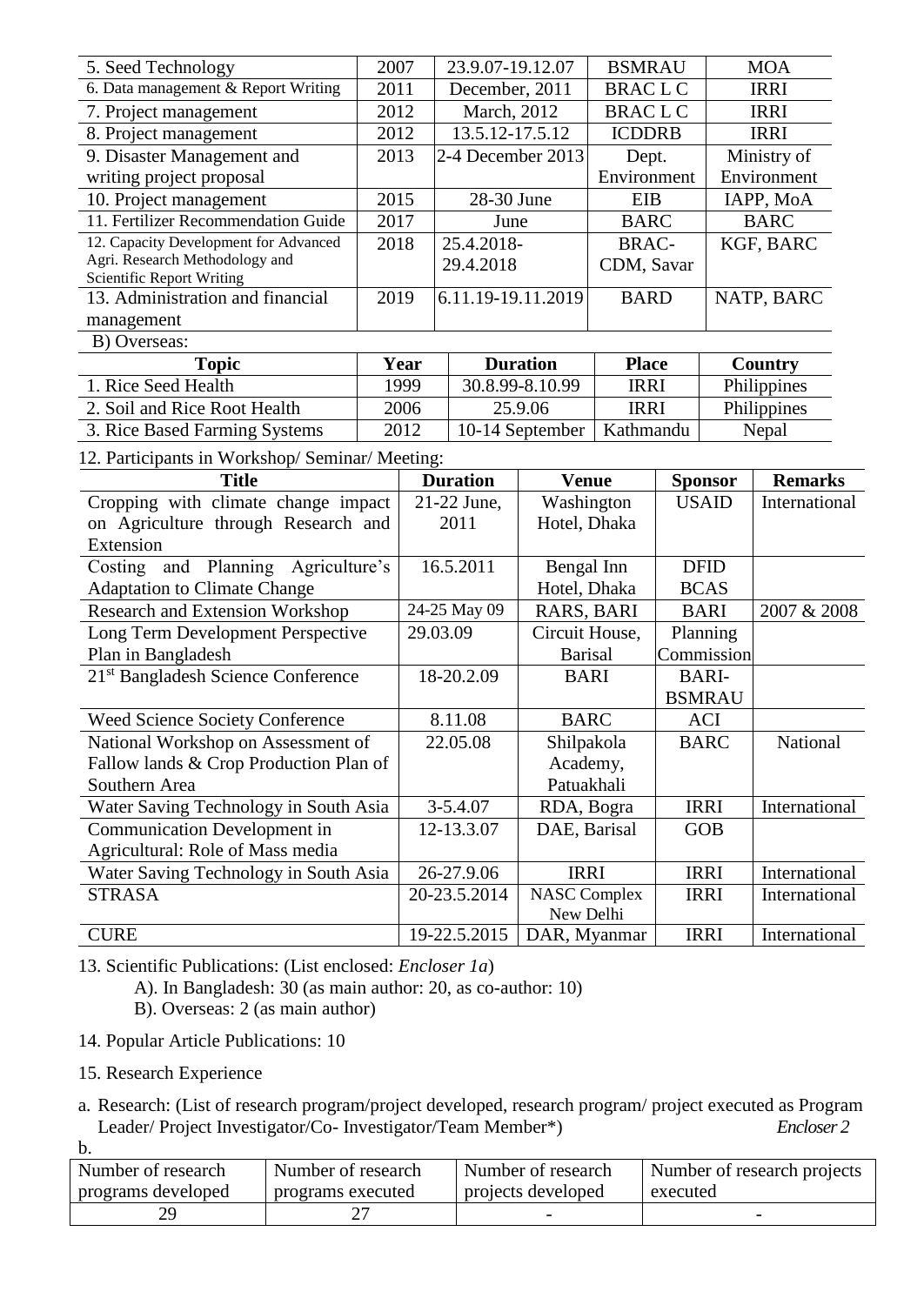\* *Acted as team member: RLRRC, CREMNET and Water Saving Technology Project (Funded by IRRI), PRA at Savar, Dhaka and Tanor, Rajshahi to identify researchable issues (PETTRA) and Soil and water salinity monitoring program in Barisal region after SIDR.*

*\* Acted as site Coordinator of IAPP and STRASA (Submergence) Project at Rangpur*

*\* Acted as Program director of BRRI's Agronomy Division Development and Research development Program (April 2018-June 2020).*

| c. Management/Planning/Training |                    |                    |                    |
|---------------------------------|--------------------|--------------------|--------------------|
| Number of programs              | Number of programs | Number of projects | Number of projects |
| developed                       | executed           | developed          | executed           |
| 6 (Training)                    | 6 (Training)       |                    |                    |

16. Other relevant experience(s): *Encloser 3*

| 17. Research Achievements (List of technology developed/disseminated): | Encloser 4 |
|------------------------------------------------------------------------|------------|
|------------------------------------------------------------------------|------------|

| Number of research<br>findings/technology<br>developed | Number of technology<br>disseminated | Number of patents<br>registered | Number of patents<br>disseminated |
|--------------------------------------------------------|--------------------------------------|---------------------------------|-----------------------------------|
|                                                        | 10                                   |                                 |                                   |

18. Academic Experience: i) Research Supervisor for MS course of Patuakhali Science and ii) Technology University and Hazi Muhammad Danesh Science and Technology University. iii) Bangabondhu Sekh Mujibur Rahman Agriculture University iv) Examiner of MS course at Bangladesh Agriculture University

v) MS Student =5 (Completed 3)

19. Editorial Experience: i) Served as Editor of Krishibarta for 5 years

- ii) Thesis examiner ( $MS = 6$ ,  $PhD = 1$ )
- iii) Journal Paper=15
- 20. Major Research Area: Weed Management, Drought Management, Fertilizer & Fertility Management, Nutrient Management for local & MV rice in Tidal Submergence and Flash Flood Submergence Ecosystem, Salinity Management, Cold Management, Seed Health & Seed Technology.

21. In-house training given:

i) Effective Communication Methods and its' use in Agricultural Research and Development (Central)

ii) Experimental Design, Setting Experiment and Methods of Data Collection (Regional)

- iii) Scientific Report Writing
- iv) Food Habit and Health Care
- v) Covid-19 and Precaution Measure

22. Experience on language:

| <b>Language</b> | Speaking  | Reading   | Writing   |
|-----------------|-----------|-----------|-----------|
| Bangla          | Excellent | Excellent | Excellent |
| English         | Excellent | Excellent | Excellent |

23. Computer background: MS word, MS Excel, IRRISTAT, CROPSTAT, MSTAT

MS. Islam

(Dr. Md. Shahidul Islam)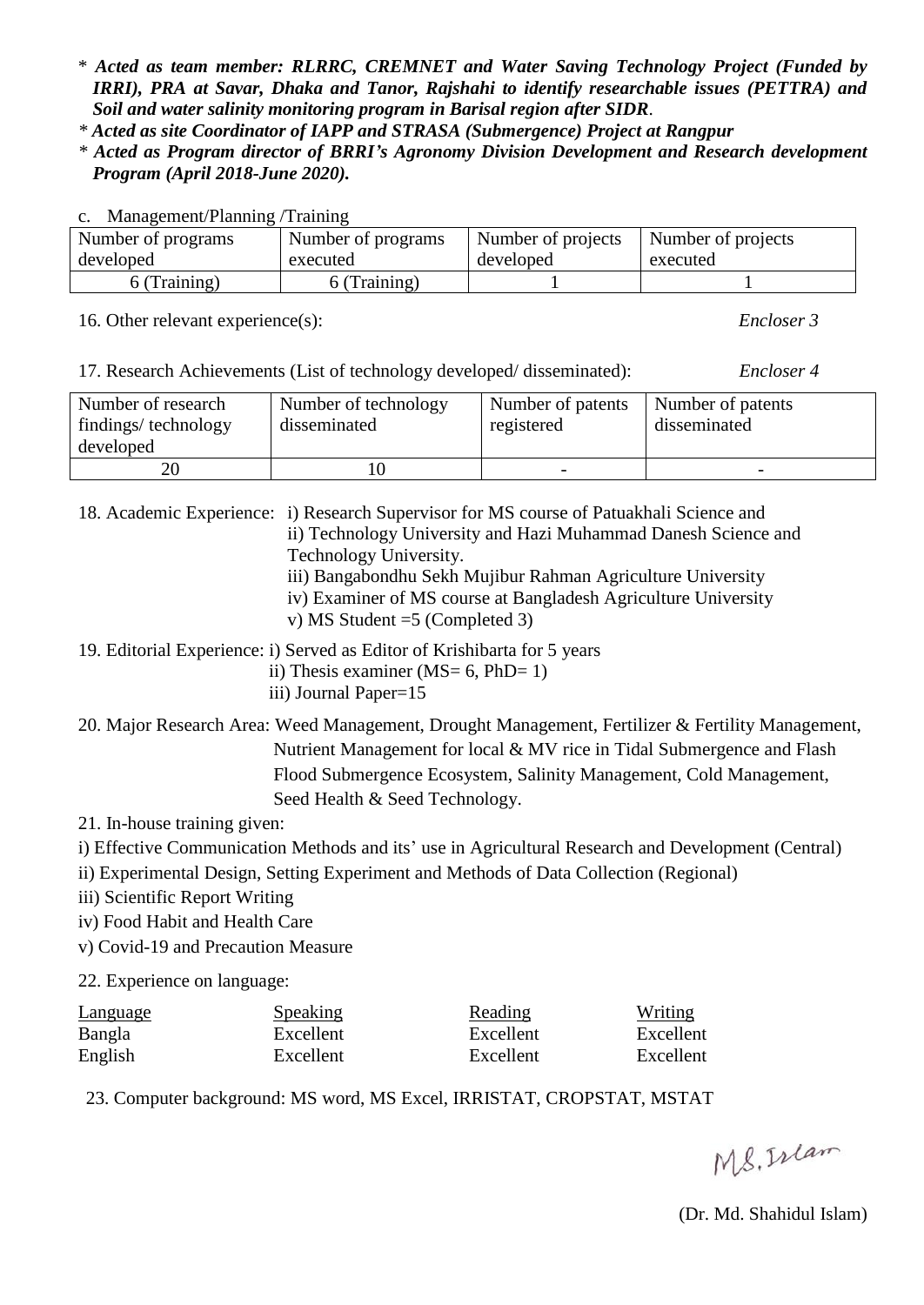## **List of Publication of Dr. Md. Shahidul Islam (CSO, Agronomy, BRRI)**

- 1. Ansari, T.H., M. Suratuzzaman and **M.S. Islam**. Status of health and germination of seed stored indifferent containers at farmer's level in Mymensingh. Progress Agric. 1996, 7(2): 09-111.
- 2. **Islam, M. Sh**. M.R. Islam and Z.U. Ahmed. Evaluation of nitrogen management based on chlorophyll meter (SPAD) value in modern rice varieties under wet and dry seasons. Bangladesh Agron. J. 1998. 8(1 & 2): 37-45.
- 3. **Islam, M. Sh**, M. N.I. Miah, M.M. Haque, M.A. Rahman and R. Yesmeen. Effect of soil moisture deficit on yield and yield components of upland rice cultivars. Progress Agric.1999. 10(1& 2):183-188.
- 4. **Islam M. Sh**. Q.S.A. Jahan K. Bunarith, S. Viang Kum and S.D. Merca. Evaluation of seed health of some rice varieties under different conditions. Bot. Bull. Acad. Sin. (2000) 41: 293-297.
- **5. Islam, M. Sh**., M.N.I. Miah, M.M. Haque, M.M. Kamal and N. Ahmed. Effect of soil moisture deficit on root growth of upland rice cultivars. Bangladesh J. Agril. Sci. 2001. 28(1): 79-86.
- 6. **Islam, M. Sh**. M.N. I. Miah, M.M. Haque, M.M. Kamal and N Ahmed. Effect of soil moisture deficit on shoot growth and development of upland rice cultivars. Bangladesh J. Agril. Sci. 2001. 28(2): 223-232.
- 7. Kamal, M.M. A.H.M. Jafar, **M. Sh. Islam**. S.H. Howlader, M.J.U. Chowdhury and T.K. Dey. Efficacy of seed treatment with fungicides to control seed borne by pathogens of true potato seed. Bangladesh J. plant Pathol. 2001. Vol.17(1 & 2): 23-26
- 8. M.M. Hussain, **M. Sh, Islam**, A. Saha, M.A. Zami and M.A. Afzal. Effects of organic materials on salinity level, organic matter content and rice yield in coastal saline soil. Bangladesh J. Agril. Res. 2002. 27(3): 341-348.
- 9. **Islam, M. Sh**. and M.B. Rahman. Effect of different nitrogen management practices on growth, yield and agronomic efficiency of direct-seeded boro rice. Bangladesh J. Agril. Res. 2003, 28-(3).
- 10. **Islam, M. S**., M.A. Mazid, M.S. Alam, N. Ferdous and M.K.A. Bhuiyan. Bio-physical and socioeconomic scenario of the high barind farms: a study of farmers' perceptions with emphasis on rice. Journal of Agriculture and Rural Development. 1(1): 69-76, 2003.
- 11. Kamal, M.M., M. Hossain, **M. Sh. Islam** and M. Moens. Survey of plant parasitic nematodes in nursery stocks of Belgium. Bangladesh J. Zool. 31(2): 177-183, 2003.
- 12. **Islam, M. Sh**. S.A. Sattar, M. Khan, J.U. Ahmed and M.A. Zami. Effects of N, K, rice straw and ash on the lodging behavior, growth and yield of rice cultivar BRRI dhan 32. Bangladesh Agron. J. 2004, 10(1 & 2): 65-71.
- 13. Hossain, M.M., M.A. Mazid, B. Karmakar, M.M. Kamal **M. Sh**. **Islam,** M.A. Ali and M.A. Zami. Agronomic management of Hybrid rice for better yield. Bangladesh Agron. J. 2004, 10(1 & 2): 23-30.
- 14. Pervin, M.S, R. Yasmeen, **Islam, M. Sh**. and K.M Iftekharuddaula. Growth Behavior of Plants as Affected by N, P, K and S Fertilization at Post Submergence During T. Aman Season. Bangladesh J. Prog. Sci. & Tech. 3(1): 9-12, January, 2005.
- 15. **Islam, M. Sh**., M. S. U. Bhuiya, A. R. Sarkar, A. R Gomosta and M. M. Hussain. Effect of Nitrogen management on growth and yield of hybrid and inbred rice varieties. Int. J. BioRes. 3(3):45-55, September 2007.
- 16. **Islam, M. Sh**., and M. S. U. Bhuiya. Evaluation of Growth and Yield of Selected Hybrid and Inbred Rice (*Oryza sativa* L) Varieties in Boro Season. The Agriculturists 5(1 & 2): 30-34 (2007).
- 17. **Islam, M. Sh**., and M. S. U. Bhuiya. Influence of Nitrogen on Growth Performance of Hybrid and Inbred Rice (*Oryza sativa* L) Varieties in Boro Season. The Agriculturists 5(1 & 2):77-85 (2007).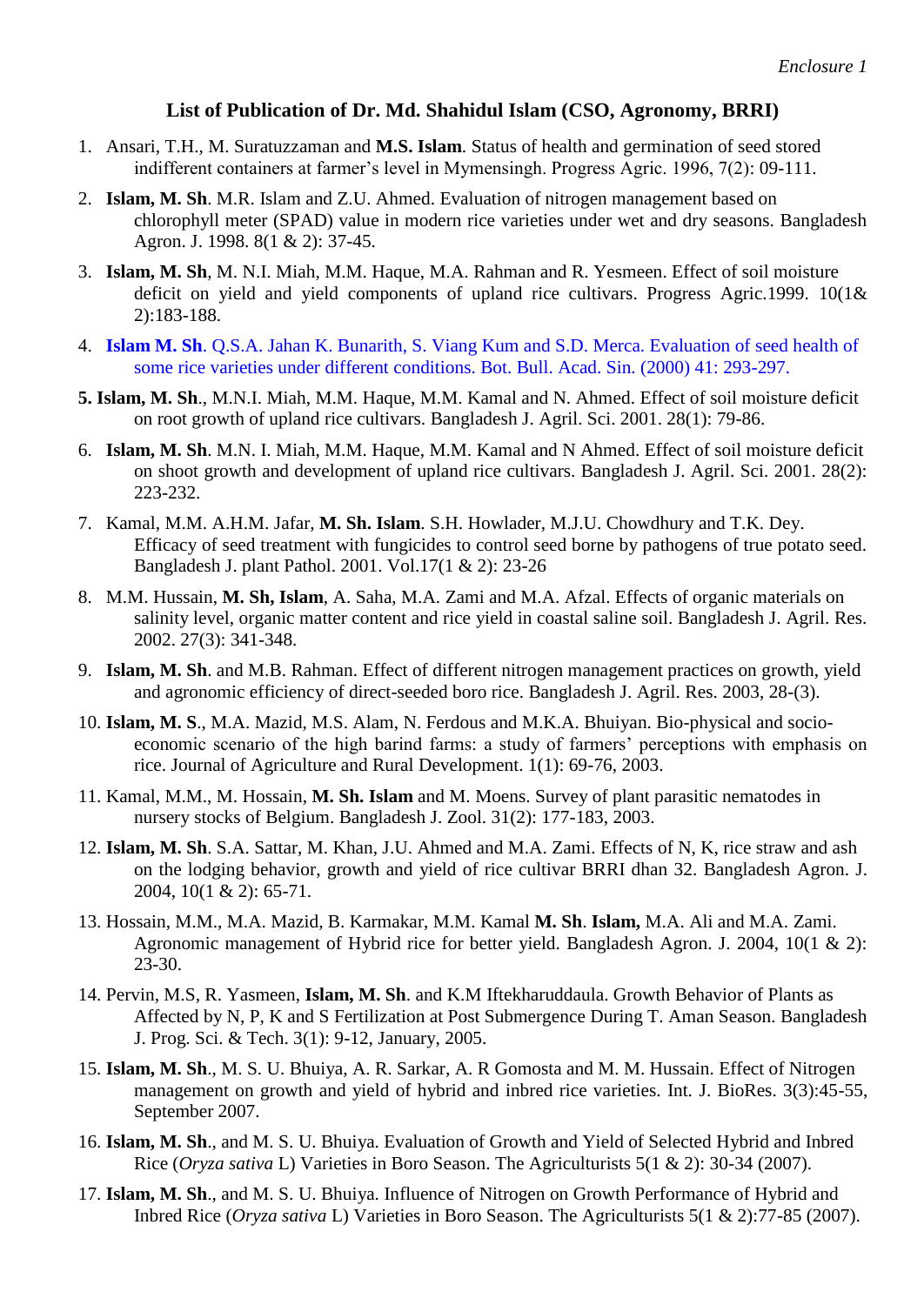- 18. **Islam, M. Sh**., M. S. U. Bhuiya, A. R. Sarkar, A. R Gomosta and M. M. Hussain. Evaluation of growth and yield of selected hybrid and inbred rice (*Oryza sativa* L) varieties grown in net-house during T. Aman season. Bangladesh J. Agril. Res. 34(1): 67-73. March, 2009.
- 19. **Islam, M. Sh**., M. S. U. Bhuiya, S Rahman and M. M. Hussain. Evaluation of SPAD and LCC Based Nitrogen Management in Rice. Bangladesh J. Agril. Res. 34 (4): 661-672, December, 2009.
- 20. M N H Mahmud, **M Sh. Islam**, M A Satter and M A Saleque. Assessment of Water and Soil Salinity for Boro Cultivation in Coastal Region of Barisal. Bangladesh Rice J. 15(1): 63-70, 2010.
- 21. **Islam, M.Sh**., F. Rahman and M.A. Saleque. Organic manuring: its effect on rice yield and soil properties on tidal flooded ecosystem of Bangladesh. Bull. Inst. Trop. Agr., Kyushu Univ. 33: 13- 17, 2010.
- 22. **Islam, M.Sh**. and M.A. Saleque. Interaction effect of nitrogen and time of planting of BRRI dhan27 in tidal flooded ecosystem. Bangladesh Rice J. 15(1): 71-75, 2010.
- 23. **Islam, M. Sh**., F. Rahman and A. T. M. S. Hossain. Effects of NPK Briquette on Rice (*Oryza sativa*) in Tidal Ecosystem. The Agriculturists 9(1 & 2): 37-43 (2011).
- 24. **Islam, M.Sh**., M.N.H. Mahmud, F. Rahman, M. Moniruzzaman and M.A. Saleque. Farmers' participatory site specific nutrient management in tidal flooded soil for high yielding Aus rice. Bangladesh Rice J. 17 (1 &2): 1-5, 2013.
- 25. Amin, M.F., D.K. Nath, **M. Sh. Islam** and M. A. Saleque. Site specific nutrient management in ganges tidal floodplain soil of Barisal for rice (*Oryza sativa*). Eco-friendly Agril. J. 6 (02): 21-24, 2013.
- 26. D. K. Nath, F. Haque, M.F. Amin, **M. Sh. Islam** and M. A. Saleque. Farmers' Participatory Site Specific Nutrient Management in Ganges Tidal Floodplain Soil for high yielding Boro rice. The Agriculturists 11(1 & 2): 40-45 (2013).
- 27. **Islam M. Sh.** D K Nath, A K M Ferdous, H Rashid and M A Saleque. Effect of Best Agronomic Practices on Modern Boro Rice Production in Southern Bangladesh. Bangladesh Agron. J. 2013, 16(2): 21-28.
- 28. Islam A. K. M. Saiful, M. T. Islam, **M. Sh. Islam**, A. K. M. Lutfor Rahman and M. A. Rahman, 2016. Performance Evaluation of BRRI Power Weeder in Low Land Rice (*Oryza sativa L.*) Cultivation. The Agriculturists 15 (1): 40-48 (June 2017).
- **29. Islam M. Sh**., A. B. M Jahid Hossain, M. S. Miah, S. M. Shahriar and M.A.A. Mamun. Evaluation of Aus Rice (*Oryza sativa L.*) Production in less Irrigated Situation in Northern Region of Bangladesh. The Agriculturists 15 (1): 110-115 (June 2017).
- **30. Islam M. Sh**., Z. Yesmin, A. Badshah and M. A. Ali. Feasibility of Introducing Rice Based Four Crops Pattern in Rangpur Region of Bangladesh. The Agriculturists 15 (1): 116-126 (June 2017).
- 31. Mamun M. A. A., S. A. Islam, **M. Sh. Islam**, A. J. Mridha and M. A. Saleque, 2017. Site-Specific Nutrient Management for Irrigated Rice in South Central Region of Bangladesh. Bangladesh Agron. J. 2017, 20(2): 1-9.
- 32. N Akter, M A Sobahan, **M. Sh. Islam** and S Parveen, Effect of water stress and potassium fertilizer on growth and yield of transplanted aman rice. South Asian Journal of Agriculture, 2021 July (Accepted).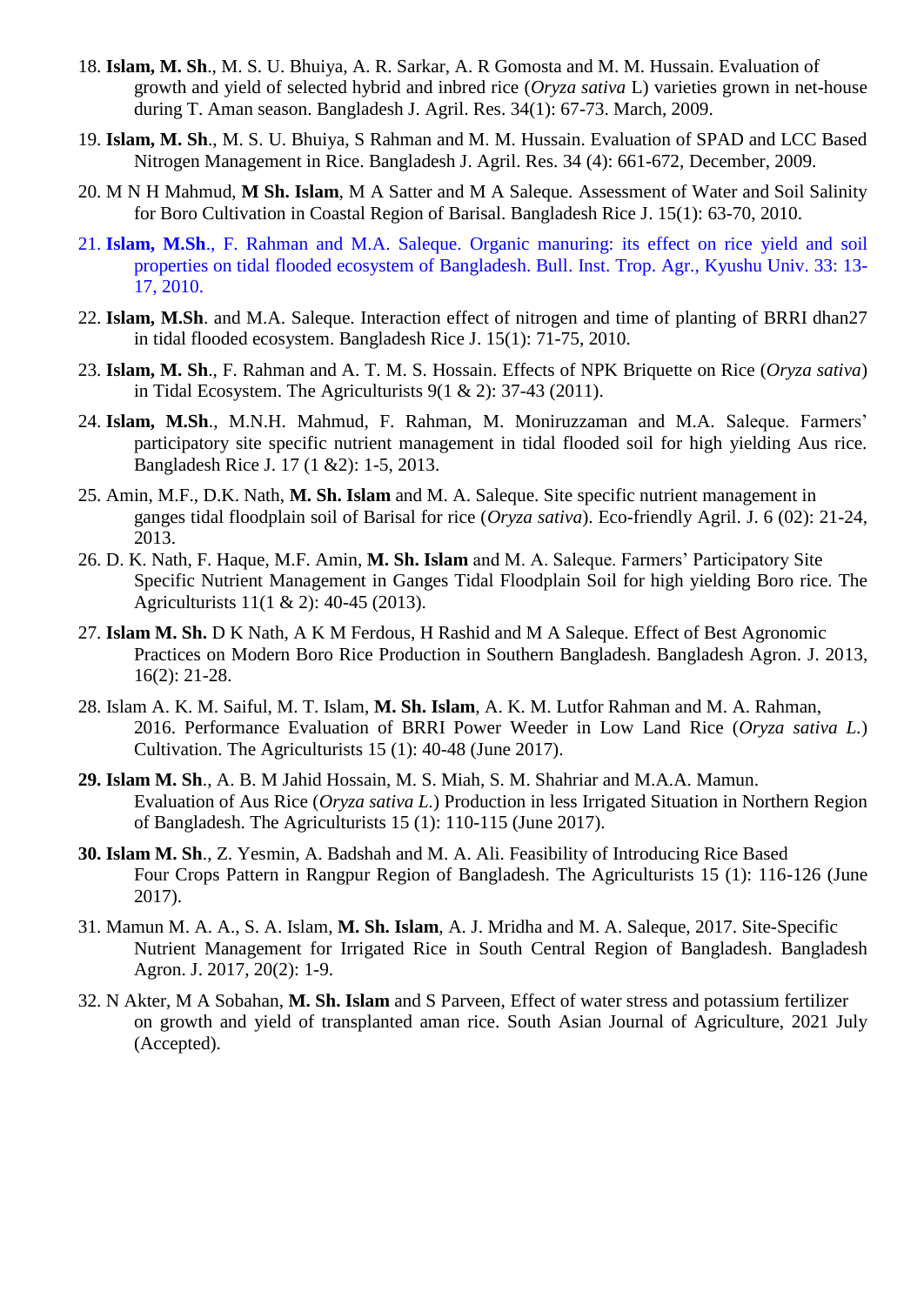## অন্যান্য প্রকাশনার তালিকাঃ

#### ক) ওয়ার্কশপ পেপার

1. Panaullah, G.M., Z.U. Ahmed, P.K. Shaha, B. Rahman, **M.S. Islam**, V. Balasubramanian, and K.F. Bronson, 1999. The Chlorophyll Meter Technique and Traditional Split Application Methods of Nitrogen Fertilizer of Rice in Bangladesh: A Comparative Study. Paper presented on the "Workshop Cum Group Meeting on CREMNET Program". Tanjuvar, Tamil Naru, India, 24-27 August, 1999.

2. Bashar, M. K. and **Islam, M. Sh**. Rice Research for Tidal Wetland Ecosystem of Barisal Region: Constraints, Progress and Prospects. Paper was presented in a workshop on "Crop Production in the Coastal Ecosystem-Challenges and Opportunities" organized by the Agrarian Research Foundation and held at the AIS, Khamarbari, Farmgate, Dhaka, Bangladesh on November 2, 2010.

3. **Islam, M. Sh**. Rice Production in tidal Ecosystem: Problems and Prospects. Paper was presented in a workshop on "Crop Production in the Coastal Ecosystem-Challenges and Opportunities" organized by the Agrarian Research Foundation and held at the AIS, Khamarbari, Farmgate, Dhaka, Bangladesh on November 2, 2010.

4. D. Nath, F. Haque, **M. Sh. Islam**, and M. A. Saleque. Farmers' Participatory Site Specific Nutrient Management in Ganges Tidal Floodplain Soil for High Yielding Boro Rice. Paper presented in International Conference on Environment, Agriculture and Food Science, August 11-12, 2012, Thailand.

5. Amin, Fahomida, Deb Kumar Nath, **Md. Shahidul Islam** and M. A. Saleque. Farmers' Participatory Site Specific Nutrient Management in Ganges Tidal Floodplain Soil for High Yielding Boro Rice. Paper presented in IRRI Young Scientists Conference 2012, November 8-9, 2012, Los Banos, The Philippines.

6. **M Sh Islam**, D K Nath, A K Ferdous, H Rashid and M A Saleque. Effect of Best Agronomic Practices on Modern Boro Rice Production in Southern Bangladesh. Paper was presented in 13<sup>th</sup> Conference of Bangladesh Society of Agronomy 2013, 20 September 2013, BARC, Farmgate, Dhaka.

#### খ) পোষ্টার

D. K. Nath, M. F. Amin, A. A. Miajy, **M. Sh. Islam**, M. A. Saleque. Impact of Selective Agronomic Management Practices on Modern Boro Rice Production in Southern Bangladesh. Poster was presented in Young Rice Scientists Conference 2013, October 14-16, 2013, IRRI, Los Banos, The Philippines.

## **M) eB**

 $\vert$ ১। কামাল, এম. এম. এম. **এস. ইসলাম**, এ. খাতুন এবং এম. এ. ছালেক, ২০০৭. ধান উৎপাদনের আধুনিক প্রযুক্তি প্রশিক্ষণ ম্যানুয়েল। জুন, ২০০৭, বাংলাদেশ ধান গবেষণা ইনস্টিটিউট, আঞ্চলিক কার্যালয়, বরিশাল।

২। আধুনিক ধান চাষের কৃষক প্রশিক্ষণ ম্যানুয়েল। সম্পাদনায় **মোঃ শহীদুল ইসলাম** এবং মীর নূর<del>° ল</del> হাসান মাহমুদ। জুন, ২০০৮, বাংলাদেশ ধান গবেষণা ইনস্টিটিউট, আঞ্চলিক কাৰ্যালয়, বরিশাল।

৩। আধুনিক ধান চাষের কৃষক গাইড। রচনা ও সম্পাদনায় **মোঃ শহীদুল ইসলাম** এবং মীর নূর<del>ণল</del> হাসান মাহমুদ। জুন ২০**১**০, বাংলাদেশ ধান গবেষণা ইনস্টিটিউট, আঞ্চলিক কাৰ্যালয়, বরিশাল।

 $8$ । আধুনিক ধান চাষের কলা- কৌশল **কৃষক প্রশিক্ষণ ম্যানুয়েল** । রচনা ও সম্পাদনায় ড. শামীম আরা বেগম, **ড. মোঃ শহীদুল ইসলাম,** ড. হারুন-উর-রশিদ, ড. মোঃ আবু ছালেক। জুলাই-২০১২। সিরিয়াল সিস্টেমস ইনিশিয়েটিভ ফর সাউথ  $\mathcal{A}$ শিয়া (সিসা) ইন বাংলাদেশ।

 $\alpha$ । আধুনিক ধান চাষের **কৃষক প্রশিক্ষণ ম্যানুয়েল** । রচনা ও সম্পাদনায় **মোঃ শহীদুল ইসলাম** এবং ড. মোঃ রুহুল আমিন সরকার। সেপ্টেম্বর ২০১৬, বাংলাদেশ ধান গবেষণা ইনস্টিটিউট, আঞ্চলিক কার্যালয়, রংপুর।

6| Comprehensive Report of IAPP BRRI Rangpur: July 2012-June 2016. Compiled and Edited by **Dr. Md. Shahidul Islam** and Dr. Md. Ruhul Amin Sarker, June 2016.

৭। বোরো ধানের ফলন বৃদ্ধিতে করণীয়। বাংলাদেশ ধান গবেষণা ইনষ্টিটিউট (ব্রি)। ডিসেম্বর ২০২০; প্রকাশনা নম্বর ৩১৪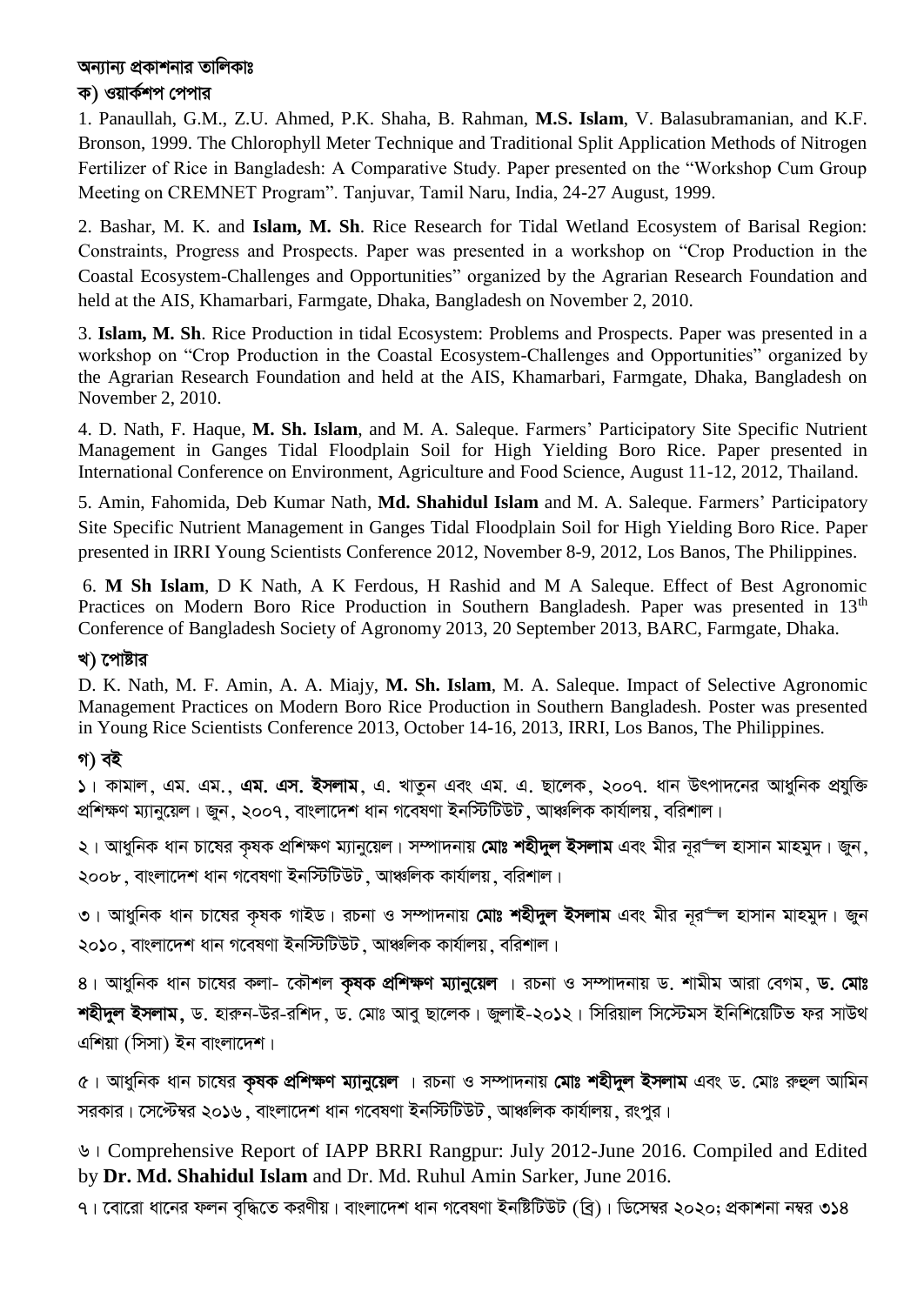#### **N) wjd‡jU**

১। বোরো ধানের চাষ পদ্ধতি ও কৃষিতাত্ত্বিক ব্যবস্থাপনা। নভেম্বর ২০২০, প্রকাশনা নম্বর ৩১২ (৩০০০ কপি)

২। ধান ক্ষেতের জন্য সঠিক আগাছানাশক নির্বাচন এবং নিরাপদ ও কার্যকরী আগাছানাশক প্রয়োগ। জুন ২০২১, প্রকাশনা নম্বর ৩১৮  $($ ৩০০০ কপি)

# ঙ) পপুলার আর্টিকেল

 $1$  হাইব্রিড ধান চাষের কলাকৌশল, মোঃ শহীদুল ইসলাম । কৃষিবার্তা, মার্চ-এপ্রিল, ২০০২.

২। মাশরুমঃ গুরুত্ব ও উৎপাদন পদ্ধতি। মোঃ রুহুল আমীন ও **মোঃ শহীদুল ইসলাম।** কৃষিবার্তা, নভেম্বর- ডিসেম্বর ২০০২.

৩। কৃষক পর্যায়ে বোরো ধানের সুফলা বীজ উৎপাদন কৌশল, পার্থ সারথী বিশ্বাস এবং **মোঃ শহীদুল ইসলাম।** কৃষিবার্তা, জানুয়ারী- ফেব্রুয়ারী, ২০০৪.

 $8$ । কিচেন গার্ডেনঃ সতেজ শাক-সবজির ভাল উৎস**, মোঃ শহীদুল ইসলাম।** কৃষিবার্তা, জুলাই- আগষ্ট, ২০০৪.

 $\alpha$ । সফল চাষীর কথাঃ **ড. মোঃ শহীদুল ইসলাম**। কৃষিবার্তা, সেপ্টেম্বর-অক্টোবর, ২০০৯.

৬। বরিশাল অঞ্চলে পতিত জমিঃ কারণ ও তার প্রতিকার। **ড. মোঃ শহীদুল ইসলাম**। কৃষিবার্তা, জানুয়ারী-ফেব্রুয়ারী, ২০**১**০.

 $9$ । ব্রি ধান৪৯-রোপা আমনের একটি সম্ভাবনাময় জাত। **ড. মোঃ শহীদুল ইসলাম।** কৃষিবার্তা, জুন, ২০১১.

 $\bf{b}$ । আকস্মিক বন্যা সহিষ্ণু ধানের জাত। **ড. মোঃ শহীদুল ইসলাম ও** খন্দকার মোঃ ইফতেখারুদৌলা। জুলাই, ২০**১১.** 

৯। নাবীতে ব্ৰি ধান৪৬ এর আবাদ। **ড. মোঃ শহীদুল ইসলাম, মো**: আদিল বাদশাহ, শাহ আশাদুল ইসলাম, আব্দুল্লাহ আল মামুন ও ড. মো: আব্দুল জলিল মৃধা। কৃষিবাৰ্তা, আগষ্ট, ২০**১১**.

 $5$ ০। উন্নত মানের ধান বীজ উৎপাদন ও সংরক্ষণ, ড. মোঃ শহীদুল ইসলাম। কৃষিবার্তা, অক্টোবর, ২০**১১**.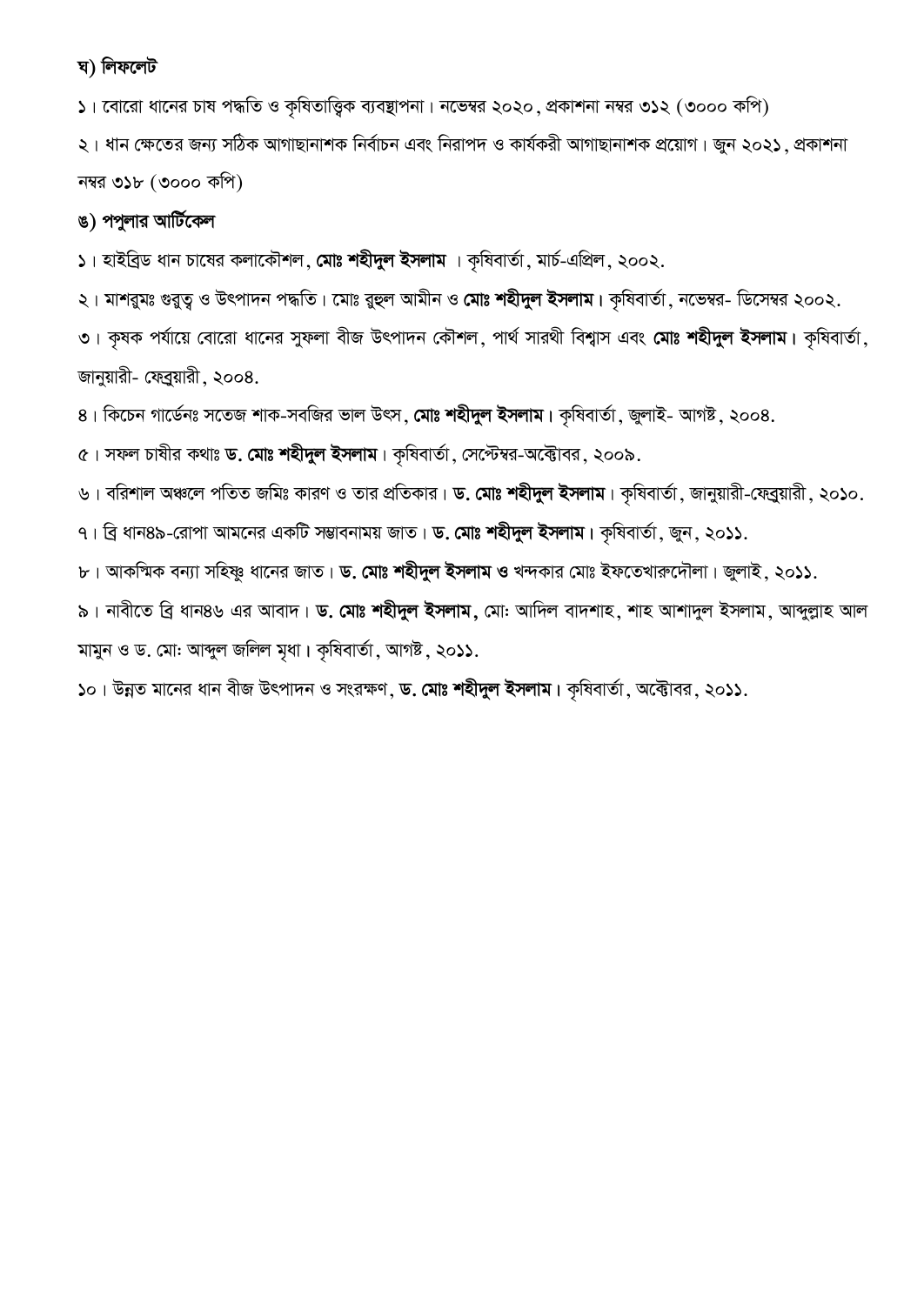# **Research program developed and executed by Dr. Md. Shahidul Islam, CSO (Agronomy)**

| <b>Sl. No.</b> | Short title of the program                                                                                      | <b>Execution</b> year |
|----------------|-----------------------------------------------------------------------------------------------------------------|-----------------------|
| 1              | Weed management practices for upland rice                                                                       | 1995                  |
| $\overline{2}$ | Comparative performance study of different herbicides                                                           | 1995-96               |
| 3              | Root-shoot growth and yield of different drought tolerant upland rice<br>varieties (MS Thesis research)         | 1997                  |
| $\overline{4}$ | SPAD and LCC based N management in rice (CREMNET)                                                               | 1998-99               |
| 5              | Fertilizer management for different hybrid rice varieties                                                       | 1998-99               |
| 6              | Fertilizer management to reduce lodging of BRRI dhan32                                                          | 1999-2000             |
| $\overline{7}$ | Evaluation the performance of BRRI weeder in low land condition                                                 | 1999-2000             |
| 8              | Nitrogen management for hybrid rice varieties (PhD Thesis)                                                      | 2001-03               |
| 9              | Roberst rice seedling raising and it's impact on yield                                                          | 2005-06               |
| $10\,$         | Nitrogen management for hybrid rice in T. Aman season                                                           | 2005-06               |
| 11             | Weed management under aerobic/ AWD condition (IRRI)                                                             | 2006-08               |
| 12             | Nitrogen and Temperature interaction effect on BRRI dhan27 in Aus<br>season (Barisal and Rajshahi)              | 2007-08               |
| 13             | Weed management practices in tidal flooded soil                                                                 | 2007-08               |
| 14             | Nitrogen management for hybrid rice in tidal flooded soil                                                       | 2007-08               |
| 15             | Soil health improvement in Rice-Rice cropping pattern                                                           | 2007-08               |
| 16             | Effect of spacing and time of planting of BRRI dhan44 under tidal<br>situation                                  | 2007-08               |
| 17             | Fertilizer management for BRRI dhan44 under tidal submergence<br>condition                                      | 2007-08               |
| 18             | Performance evaluation of BRRI dhan42 and 43 in drought prone area                                              | 2008                  |
| 19             | Performance evaluation of BRRI dhan47 in saline area                                                            | 2008                  |
| 20             | Performance of popular local and HYV under varying establishment<br>methods                                     | 2009                  |
| 21             | Effect of seedling age on mortality, growth and yield of some HYV rice<br>under tidal submergence ecosystem     | 2009                  |
| 22             | Effect of organic manure on growth and yield of Boro rice                                                       | 2009-2010             |
| 23             | Performance evaluation of NPK Briquette and USG in tidal flooded<br>ecosystem                                   | 2010                  |
| 24             | Performance evaluation of submergence tolerance variety in tidal flooded<br>ecosystem                           | 2010                  |
| 25             | Increasing soil organic matter by using different manuring practices in<br>Fallow-T. Aman-Boro cropping pattern | 2011                  |
| 26             | Introducing improve cropping pattern for increasing cropping intensity<br>and productivity (Rangpur)            | 2014-16               |
| 27             | Production of quality Boro seedlings in dry and wet seedbed under cold<br>prone areas at Rangpur                | 2014                  |
| 28             | Fertilizer management practices for submergence tolerant rice genotypes                                         | 2015-16               |
| 29             | Yield maximization in hybrid and fine rice through different fertilizer<br>management practices                 | 2016                  |
| 30             | Increasing soil fertility in 4 crops pattern: T.Aus-T.Aman-Potato-<br>Mungbean                                  | 2017                  |
| 31             | Nitrogen management at reproductive stage of rice                                                               | 2018                  |
| 32             | Effect of imposed drought on growth and yield of rice at different stage                                        | 2018                  |
| 33             | Effect of Nano Zn particle in salinity mitigation of rice                                                       | 2020                  |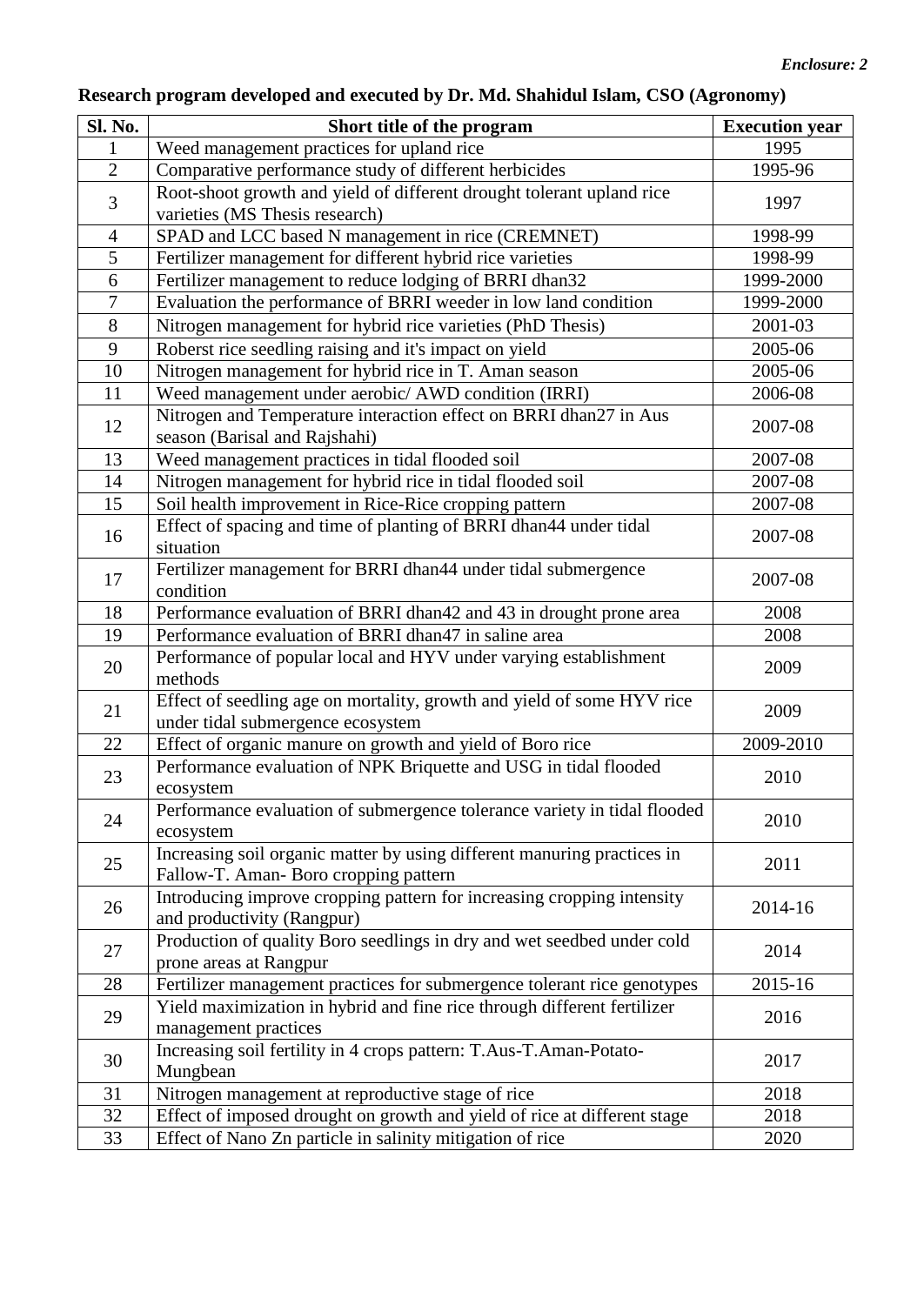#### **Relevant activities and contribution**

#### **BRRI Job**

#### **Dr. Md. Shahidul Islam, PSO (Agronomy) was involved in following activities:**

| <b>Activities</b>                                                                                                                                                     |
|-----------------------------------------------------------------------------------------------------------------------------------------------------------------------|
| 1. Participation in technology transfer:                                                                                                                              |
| i) SPDP: executed in Chilmary, Nagessory and Bhurungamari of Kurigrame District<br>(Documents attached),                                                              |
| ii) Yield gap program: Acted as Principal Investigator at Shahjadpur (Pabna), Ghatail                                                                                 |
| (Tangail) and Singra (Natore) (Documents attached),                                                                                                                   |
| iii) Field day program: Organized field day at Shajadpur (Pabna), Ghatail (Tangail) and Singra<br>(Natore), Uzirpur (Barisal), Solna (Barisal Sador)                  |
| 2. Resource person in training program:                                                                                                                               |
| Acted as resource person in training classes for SMS, UAO, AEO, Immam, NGO personnel,                                                                                 |
| SAAO and Farmer (about 250 classes)                                                                                                                                   |
| Arranged 3 separate training program for the SAAO, Farmers and BRRI Staffs                                                                                            |
| 3. Office management:                                                                                                                                                 |
| In absence of Head, acted as Head in charge of Comilla and Barisal Regional Station for                                                                               |
| several times. Performed as Head, BRRI Regional Station, Barisal from 28.1.2010 to                                                                                    |
| 15.12.2010. Now working as Head, BRRI Regional Station, Rangpur                                                                                                       |
| 4. Outstanding performance:                                                                                                                                           |
| i) Worked as Editor of Bimonthly 'Krishibarta' from 2001-2005 (Certificate attached),                                                                                 |
| ii) Attended in Radio talk in National Agril. Programme "Desh Amar Mati Amar" and                                                                                     |
| Regional program "Krishi Kotha" (Barisal) of Bangladesh Betar (Documents attached),                                                                                   |
| iii) Handled about 40 groups of visitor from different parts of the country and also from                                                                             |
| abroad (Japan, IRRI, India, USA, UK, Chaina etc.),                                                                                                                    |
| iv) Attended farmers for motivational tour from Nalchiti, Agoiljhara, Borguna Sadar,                                                                                  |
| Shariatpur and other part of the country,                                                                                                                             |
| v) Participated 10 national and international (IRRI & RDA) Workshops,                                                                                                 |
| vi) Active and life member of 5 professional organization by holding different executive posts                                                                        |
| (Certificate attached).                                                                                                                                               |
| <b>5. Monitoring Team Member</b>                                                                                                                                      |
| i) Increasing Boro area and yield in Bhola district (Formed by BRRI: 2007-08)                                                                                         |
| ii) Fallow land in Barisal region: Estimation, Causes and Solution (By BARC 2008)<br>ii) Seed and fertilizer distribution program in Aila affected area (By MOA 2009) |
|                                                                                                                                                                       |

- i) Technology delivery and dissemination in farmers field by demonstration
- ii) Adaptive trials on matured technologies/ suitable varieties
- iii) Capacity building for the farmers, PNGO staffs, GO staffs & Officers
- iv) Conduct PRA, FGD, Workshop, Exposure visit for problem identification and knowledge sharing
- v) Working with CIMMYT & WorldFish and involved NGOs, GOs & Private Organizations
- vi) Highlight the scientific information by making scientific papers in different Journals
- vii)Highlight the success story of farmers in print and electronic media or through visitors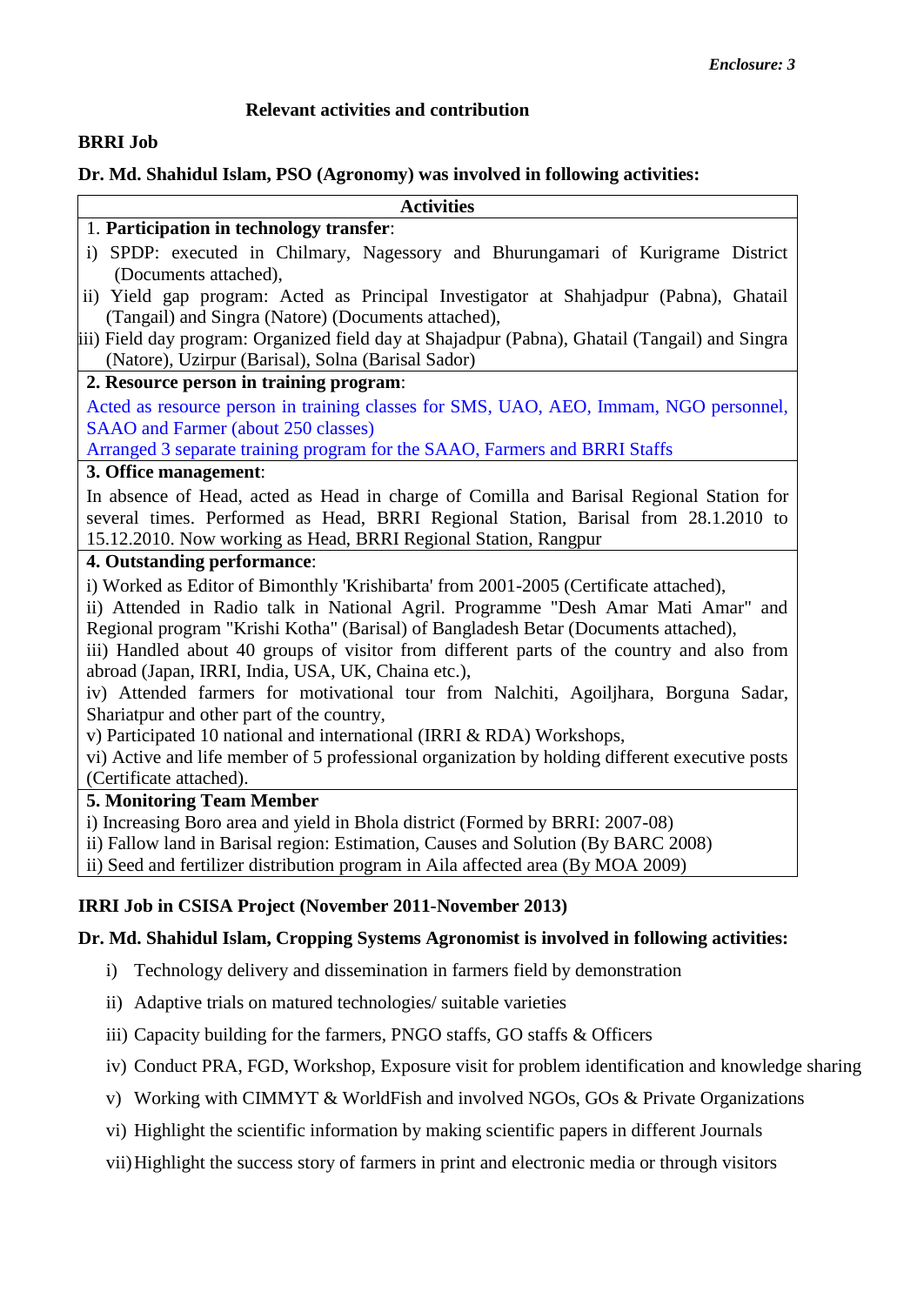#### **List of Technology/ Research findings developed by Dr. Md. Shahidul Islam**

- 1. The critical threshold value of LCC for BRRI dhan31 and BRRI dhan29 is 3.0 UM 3.5 in T. Aman and Boro season, respectively (**Publication No. 2**).
- 2. The effect of soil moisture deficit is pronounced at reproductive stage; the reduction in panicle plant<sup>-1</sup> is 27%, grain panicle<sup>-1</sup> is 51% and yield plant<sup>-1</sup> is 78% compared to control (**Publication No. 3**).
- 3. The manually sorted seed shows the highest vigor and normal seedlings. Among the varieties, C-4/Malaqkit and IR59 have higher % of germination in all treatments except chemical control. The highest lethal seed infection is observed in farmer's saved seed caused by *Fusarium moniliforme* followed by *Alternaria padwickii* and *Curvularia* spp (**Publication No. 4**).
- 4. Water deficit during early and late vegetative stages affects root penetrability but not during reproductive stage. Root –shoot ratio is higher under stress condition compared to control. Water deficits reduced root length density in all tested cultivars except drought resistant cultivar Honumanjata. Reduction in root weight density is higher when water deficit is applied at late vegetative stage **(Publication No. 5**).
- 5. Soil moisture deficit at any growth stages of rice reduce plant height, tiller number, leaf area and absolute growth rate. Water deficit at early and late vegetative stage significantly decrease tiller number and leaf area but after re-watering the plants subjected to early vegetative stress recover 86% than the control **(Publication No. 6**).
- 6. The LCC based N management can save urea when the critical threshold value is 3.5 in BRRI dhan28 in Boro season (**Publication No. 9**).
- 7. Lack of irrigation water appeared as the major physical constraint, absentee ownership of land is the critical social hindrance, non availability of agricultural credit and good quality seed are the constraints as identified through PRA in high Barind farms **(Publication No. 10**).
- 8. Application of rice straw and ash of rice husk does not increase K concentration in straw and it can not increase the culm strength or reduce lodging of BRRI dhan32 (**Publication No. 12**).
- 9. Nitrogen application as basal or at flowering stage dose not increase the growth and yield of hybrid and inbred rice in T. Aman season (**Publication No. 15**).
- 10. Hybrid varieties show better growth and yield performance compared to inbred in Boro season when temperature is low (**Publication No. 16**).
- 11. The USG @ 80 kg ha<sup>-1</sup> and SPAD based N application with basal can save 80 and 40 kg N ha<sup>-1</sup> respectively, by showing similar growth performance with 160 kg N ha<sup>-1</sup> (Publication No. 17).
- 12. Vigorous root and shoot growth of hybrid varieties Sonarbangla-1 and BRRI hybrid dhan1 at seedling stage was not reflected on later growth stage or on grain yield. **(Publication No. 18**).
- 13. Rice leaves showing higher SPAD reading (>35), had higher chlorophyll and nitrogen contents. About 25% lower leaf chlorophyll and 33% lower leaf N was observed at PI stage at critical SPAD threshold value (35) in T. Aman compared to Boro season. **(Publication No. 19**).